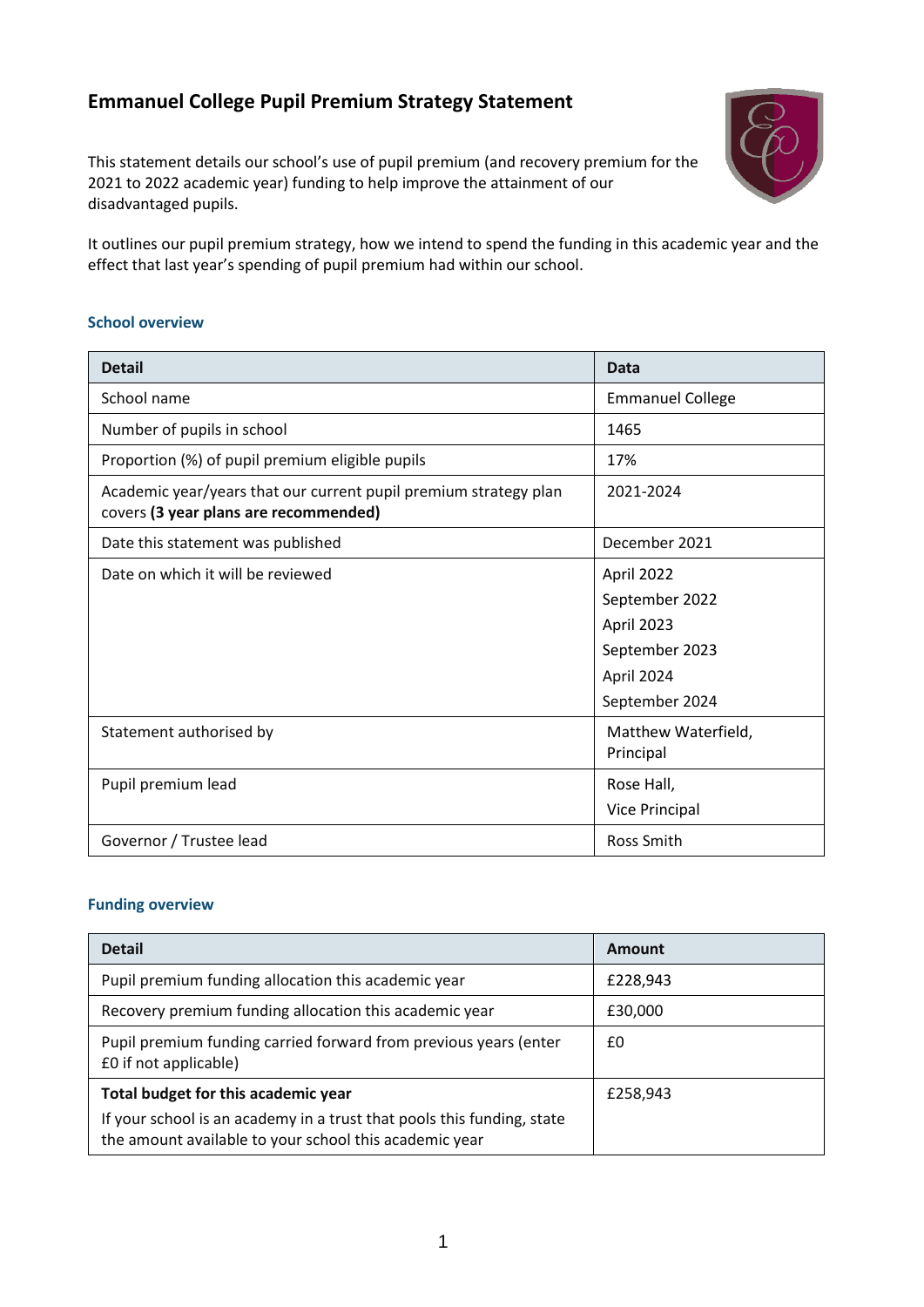### **Statement of intent**

"I was hungry and you gave me food, I was thirsty and you gave me something to drink, I was a stranger and you welcomed me, I was naked and you gave me clothing, I was sick and you took care of *me, I was in prison and you visited me." Matthew 25 v 35-36*

Our mission statement is that: "Each person in our school is valued, challenged and inspired, being 'made in God's image' and therefore infinitely precious, morally responsible and gifted for a purpose. Founded on faith, hope and love, and inspired by Christ, we pursue excellence in character development, learning across the curriculum and service to our communities." All students at Emmanuel College are welcome, supported, provided with opportunities they would not have access to elsewhere and most importantly, they are made to feel safe.

At Emmanuel College, we want all students to be ambitious, hardworking and resilient so that they achieve more than they ever thought possible. We want to see all young people grow in character as responsible learners and as leaders who seek the greatness of others. To achieve this, we provide exceptional, holistic education which is shaped by a commitment to excellence and continuous improvement which we know will unlock opportunities for social mobility, success in the workplace, and thriving communities.

Our intention is that all pupils, irrespective of their background and prior attainment should not be disadvantaged and we must remember that their socio-economic background does not define their talent or ability and nor does their prior attainment. We are ambitious to ensure that all pupils should make exceptional progress and achieve high attainment across the curriculum, particularly in EBacc subjects with 91% of our current Year 11 students entered for the EBacc. Our focus is on quality first teaching for all and our approach is shaped to ensure that the most disadvantaged receive comprehensive and bespoke support so that they achieve in line or better than their peers.

The Recovery Premium will be allocated using the same data as the Pupil Premium. This means the following pupils will attract Recovery Premium funding to schools:

- Pupils who are eligible for free school meals (FSM)
- Pupils who have been eligible for free school meals at any point in the last 6 years
- Children looked after by local authorities and referred to as looked-after children (LAC)
- Post looked-after children (post-LAC)

At Emmanuel College, all staff know that they have a collective responsibility for disadvantaged pupils including, Trust, governance, senior leaders, pastoral care and most importantly in the classroom where we know we can make the most difference to a child's future. Our aim is to focus on early help, rooted first and foremost in our curriculum intent and implementation.

Our Pupil Premium Strategy is designed to support our disadvantaged students to ensure equality of outcomes, experiences and future opportunities. We are methodical in our approach to assessing the needs of our disadvantaged and vulnerable students, the activity in this statement is intended to support all students who need additional support, regardless of whether they are classified as Pupil Premium or not.

Therefore, our approach is not focused on assumptions but robust assessment of each individual pupil to make sure that:

• The curriculum is broad, rich and not narrowed due to assumptions about the impact of disadvantage.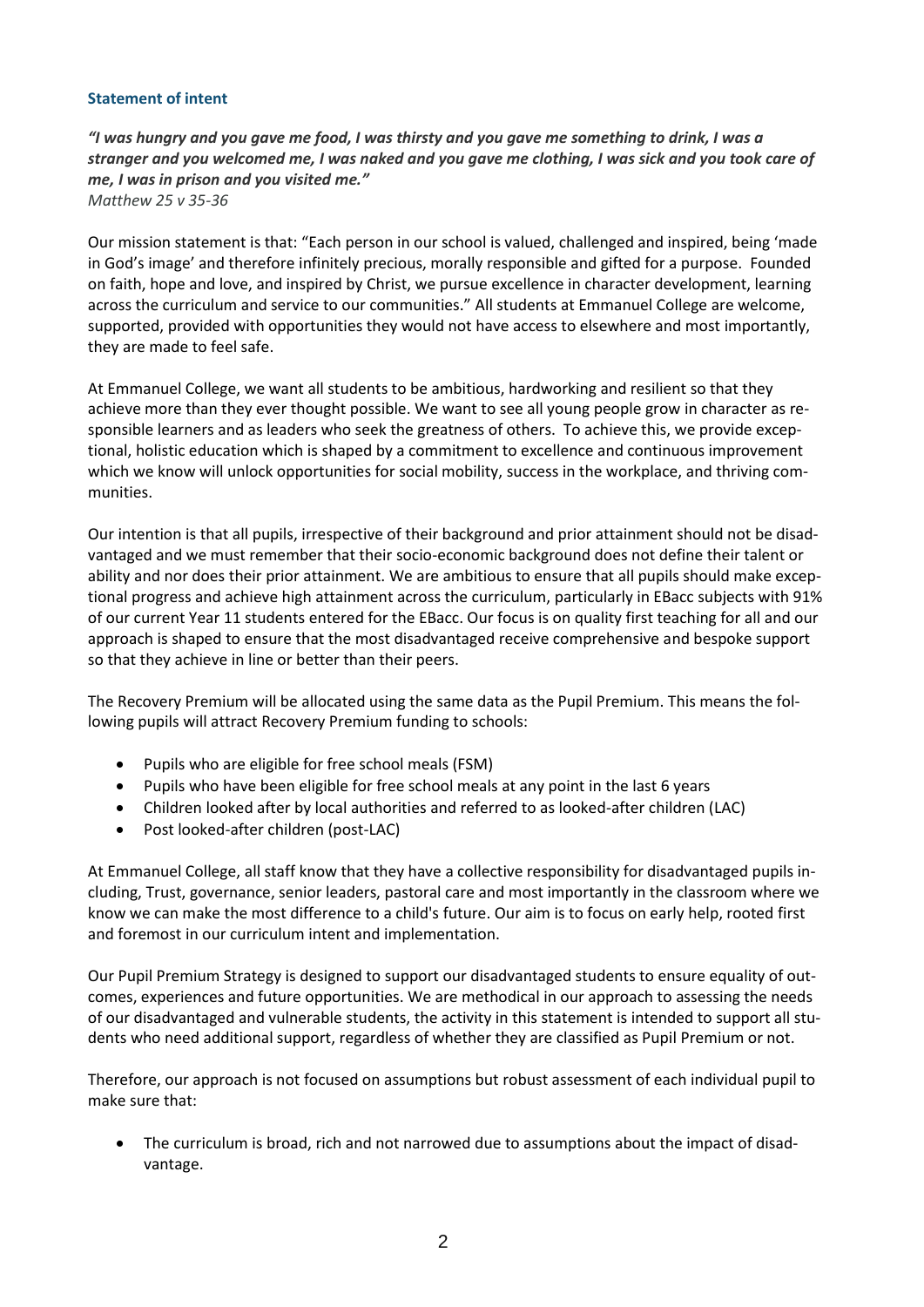- We create a culture where all staff understand that we have a duty to maintain high expectations where disadvantaged pupils are given the knowledge, structures and skills to achieve the very best outcomes.
- Develop early intervention strategies based on robust assessment tailored to the individual needs of every child.
- All students benefit from a rich co-curricular education and enjoy access to a range of educational and residential visits including Camp Emmanuel.

Evidence shows that disadvantaged pupils have been disproportionately impacted by the pandemic. Our strategy tackles gaps created by Covid to support those students most affected by educational disruption over recent years.

### **Challenges**

This details the key challenges to achievement that we have identified among our disadvantaged pupils.

| <b>Challenge</b><br>number | <b>Detail of challenge</b>                                                                                                                                                                                                                                                                                                                                                                                                                                                                                                                                                                                              |
|----------------------------|-------------------------------------------------------------------------------------------------------------------------------------------------------------------------------------------------------------------------------------------------------------------------------------------------------------------------------------------------------------------------------------------------------------------------------------------------------------------------------------------------------------------------------------------------------------------------------------------------------------------------|
| $\mathbf{1}$               | <b>Pupil Progress:</b>                                                                                                                                                                                                                                                                                                                                                                                                                                                                                                                                                                                                  |
|                            | Disadvantaged students score lower on CAT SAS tests taken by all students on entry,<br>the 2021 intake mean CAT SAS for PP students is 101 vs 105 for non-PP, the 2020 in-<br>take mean for PP is 100 vs 107 for non-PP and the 2019 intake 102 for PP and 106 for<br>non-PP. Disadvantaged pupils make excellent progress that is well above national aver-<br>age at Emmanuel College with a P8 score of +0.4 in 2019. The challenge is to ensure<br>year on year consistency and further improve this so that the overall P8 score is in line<br>with non-disadvantaged students who in 2019 had a P8 score of +0.5. |
| $\overline{2}$             | Effects of poverty:                                                                                                                                                                                                                                                                                                                                                                                                                                                                                                                                                                                                     |
|                            | Poor home conditions<br>Poor diet<br>Inadequate clothing<br>Unable to provide equipment<br>In the 2021 intake, 76% of disadvantaged students are from IDACI bands 1-5 (most<br>deprived) vs 62% non-disadvantaged. In the 2020 intake 84% of students are from<br>IDACI bands 1-5 as opposed to and 61%. In the 2019 intake 85% of disadvantaged<br>students are from IDACI bands 1-5 as opposed to 56% of non-disadvantaged<br>students.                                                                                                                                                                               |
| 3                          | Attendance:<br>Consistent attendance and punctuality can be a key challenge for our disadvantaged<br>students. Student absence has a direct impact on their ability to take progress<br>through the curriculum and achieve exemplary academic outcomes. Our<br>disadvantaged students' attendance can sit anywhere between -1% below their non-<br>disadvantaged peers up to -9% in some year groups and Covid has exacerbated this<br>challenge despite the fact our attendance figures overall are still above national<br>average for both non disadvantaged and disadvantaged students.                             |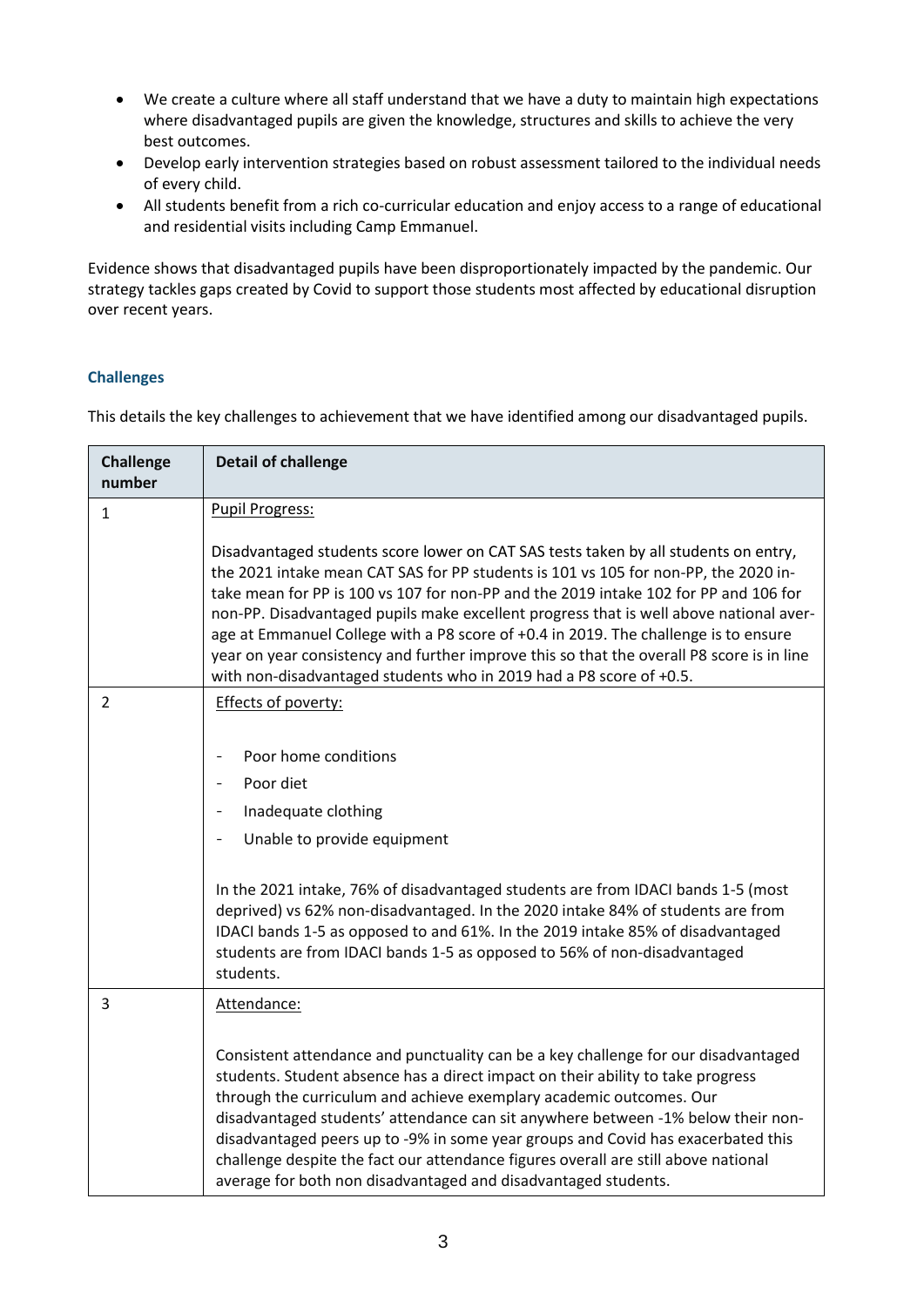| 4 | Literacy:                                                                                                                                                                                                                                                                                                                                                                                                                                                                                                                                                                                                                                                                                                                                                                                                                                                                                                                       |
|---|---------------------------------------------------------------------------------------------------------------------------------------------------------------------------------------------------------------------------------------------------------------------------------------------------------------------------------------------------------------------------------------------------------------------------------------------------------------------------------------------------------------------------------------------------------------------------------------------------------------------------------------------------------------------------------------------------------------------------------------------------------------------------------------------------------------------------------------------------------------------------------------------------------------------------------|
|   | Literacy levels upon entry can be a challenge for some of our disadvantaged students.<br>The Constituency Literacy Score, created in 2017 by the Literacy Trust ranked<br>Gateshead 57 out of 533 for literacy need in the UK and indicates that Gateshead<br>contains at least one ward with significant literacy needs. Assessments, observations<br>and discussions with our KS3 students indicate that disadvantaged students generally<br>have lower level of reading comprehension than peers and some need significant<br>support with decoding. In our 2021 intake, on average our disadvantaged students'<br>reading age is 1.5 years below their actual chronological reading age and across the<br>year group, 27% of students are reading at more than twenty percent below their<br>actual chronological age.                                                                                                      |
| 5 | Low aspiration:                                                                                                                                                                                                                                                                                                                                                                                                                                                                                                                                                                                                                                                                                                                                                                                                                                                                                                                 |
|   | Low aspiration in white working class communities has been acknowledged widely in<br>recent years by prominent voices such as Damien Hinds and recently, Amanda<br>Spielman. Liz Todd of Newcastle University has stated that some parents 'manifested<br>a more limited sense of efficacy in influencing their children's education futures. This<br>was more typically associated with the greatest disadvantage.' In Gateshead from Jan<br>- Dec 2020, 16.2% of houses were classified as being 'workless' as opposed to the<br>national average of 13.6% of households.                                                                                                                                                                                                                                                                                                                                                     |
| 6 | Engagement with disadvantaged/EAL parent/carers:                                                                                                                                                                                                                                                                                                                                                                                                                                                                                                                                                                                                                                                                                                                                                                                                                                                                                |
|   | Statistically, the proportion of parent/carers of disadvantaged students attending<br>parent/carer events is not representative of the proportion of disadvantaged<br>students in school, this is particularly noticeable with some of our EAL families.                                                                                                                                                                                                                                                                                                                                                                                                                                                                                                                                                                                                                                                                        |
| 7 | Impact of school closures on SEMH:                                                                                                                                                                                                                                                                                                                                                                                                                                                                                                                                                                                                                                                                                                                                                                                                                                                                                              |
|   | Our assessments, observations and discussions with families suggest that the<br>education and wellbeing of many of our disadvantaged students has been impacted<br>by the partial closure of school to a far greater extent than other pupils. Studies from<br>NFER, Department for Education and GL assessment show a consistent impact of the<br>first national lockdown with pupils making around 2 months less progress than similar<br>pupils in previous years. (EEF, Nov 2021). These findings are also supported by our<br>robust assessment of referrals to outside agencies and referrals to counselling<br>services. Research completed by the Princes' Trust in 2020, identified that 27% of<br>young people felt that they were unable to cope with life following the pandemic;<br>more than a third say they struggle to think clearly; 37% have experienced insomnia<br>and 41% have experienced self-loathing. |
| 8 | <b>Attitude to Learning:</b>                                                                                                                                                                                                                                                                                                                                                                                                                                                                                                                                                                                                                                                                                                                                                                                                                                                                                                    |
|   | Although Emmanuel College's suspension rate for disadvantaged students is<br>significantly below the national average, analysis indicates that disadvantaged<br>students are more likely to be suspended than non-disadvantaged students or<br>removed from lessons because of concerning conduct which directly impacts on the<br>progress and attainment of these students.                                                                                                                                                                                                                                                                                                                                                                                                                                                                                                                                                   |
| 9 | Wide catchment area:                                                                                                                                                                                                                                                                                                                                                                                                                                                                                                                                                                                                                                                                                                                                                                                                                                                                                                            |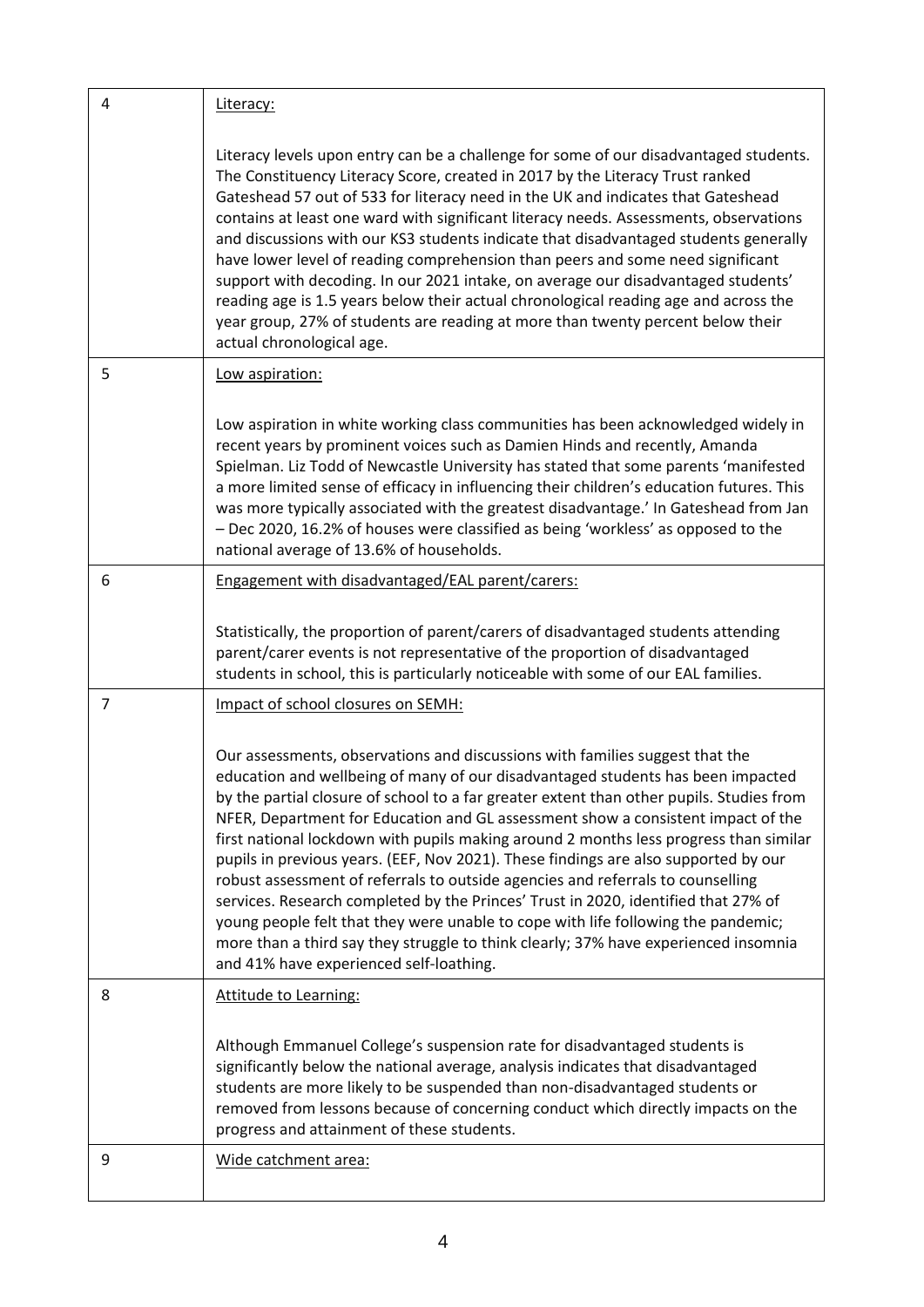|    | Emmanuel College has a significantly wider than average catchment area. 31% of<br>disadvantaged students reside in NE4 and NE5 (up to 10 miles away from College) as<br>opposed to 17% of non-disadvantaged students. This provides a challenge in terms of<br>encouraging students to participate in co-curricular activities beyond the school day<br>to support their academic achievement and develop their cultural capital.                                                                                                                                                                                                                                                                                                                                                                                                |
|----|----------------------------------------------------------------------------------------------------------------------------------------------------------------------------------------------------------------------------------------------------------------------------------------------------------------------------------------------------------------------------------------------------------------------------------------------------------------------------------------------------------------------------------------------------------------------------------------------------------------------------------------------------------------------------------------------------------------------------------------------------------------------------------------------------------------------------------|
| 10 | Cultural capital:<br>Disadvantaged students have more limited access to a broad range of experiences<br>beyond school and immediate vicinity including libraries, cultural visits to museums,<br>galleries and concerts and opportunities to visit different locations, including<br>different countries. An article by Kay Livingston in the Curriculum Journal (British<br>Educational Research Association) stated that "programmes ostensibly cultivating<br>education and global citizenship are ultimately assessed and defended through their<br>contribution to other curricular outcomes." Research into curriculum enrichment by<br>Rajeswari Raja stated that "successful enrichment programmes enhance students' life<br>at school and college and increase motivation, achievements and retention in<br>education." |

### **Intended outcomes**

This explains the outcomes we are aiming for **by the end of our current strategy plan**, and how we will measure whether they have been achieved.

| Intended outcome                                                                                                                                                                                                                                                                                                                                                                                                                                 | <b>Success criteria</b>                                                                                                                                                                                                                                                                                                                                                                                                                                                                                  |  |
|--------------------------------------------------------------------------------------------------------------------------------------------------------------------------------------------------------------------------------------------------------------------------------------------------------------------------------------------------------------------------------------------------------------------------------------------------|----------------------------------------------------------------------------------------------------------------------------------------------------------------------------------------------------------------------------------------------------------------------------------------------------------------------------------------------------------------------------------------------------------------------------------------------------------------------------------------------------------|--|
| Improved reading comprehension - Effective<br>literacy intervention schemes for both decoding<br>and comprehension needs are in place and the<br>impact is carefully monitored. Reading ages of<br>disadvantaged students are in line with their<br>chronological age.                                                                                                                                                                           | Disadvantaged students make significant<br>gains towards their chronological<br>reading age.<br>Key staff are trained to deliver effective<br>reading intervention schemes.<br>All staff are aware of the reading ages of<br>the students they teach and adapt their<br>teaching to support students with low<br>reading ages.<br>Tier 2 and Tier 3 vocabulary is routinely<br>$\overline{\phantom{a}}$<br>and expertly taught in lessons.<br>DEAR programme is embedded into<br>weekly tutor programme. |  |
| <b>Pupil Progress</b> - Maintain and improve the<br>proportion of students (eligible for PP) at KS4 to<br>ensure that PP student performance continues to<br>exceed that of other, non-eligible, students<br>nationally. The gap between disadvantaged and<br>non-disadvantaged students will narrow even<br>further. Teachers and leaders have a responsibility<br>to ensure that all disadvantaged students achieve<br>their target or beyond. | The Progress 8 and Attainment 8 scores<br>of disadvantaged students improves<br>each academic year and the gap<br>narrows.<br>This will also be monitored at<br>departmental level and will form part of<br>line management meeting agendas.<br>Teachers and Heads of Year intervene<br>with pupils who are below target,<br>prioritising disadvantaged students,<br>particularly boys.                                                                                                                  |  |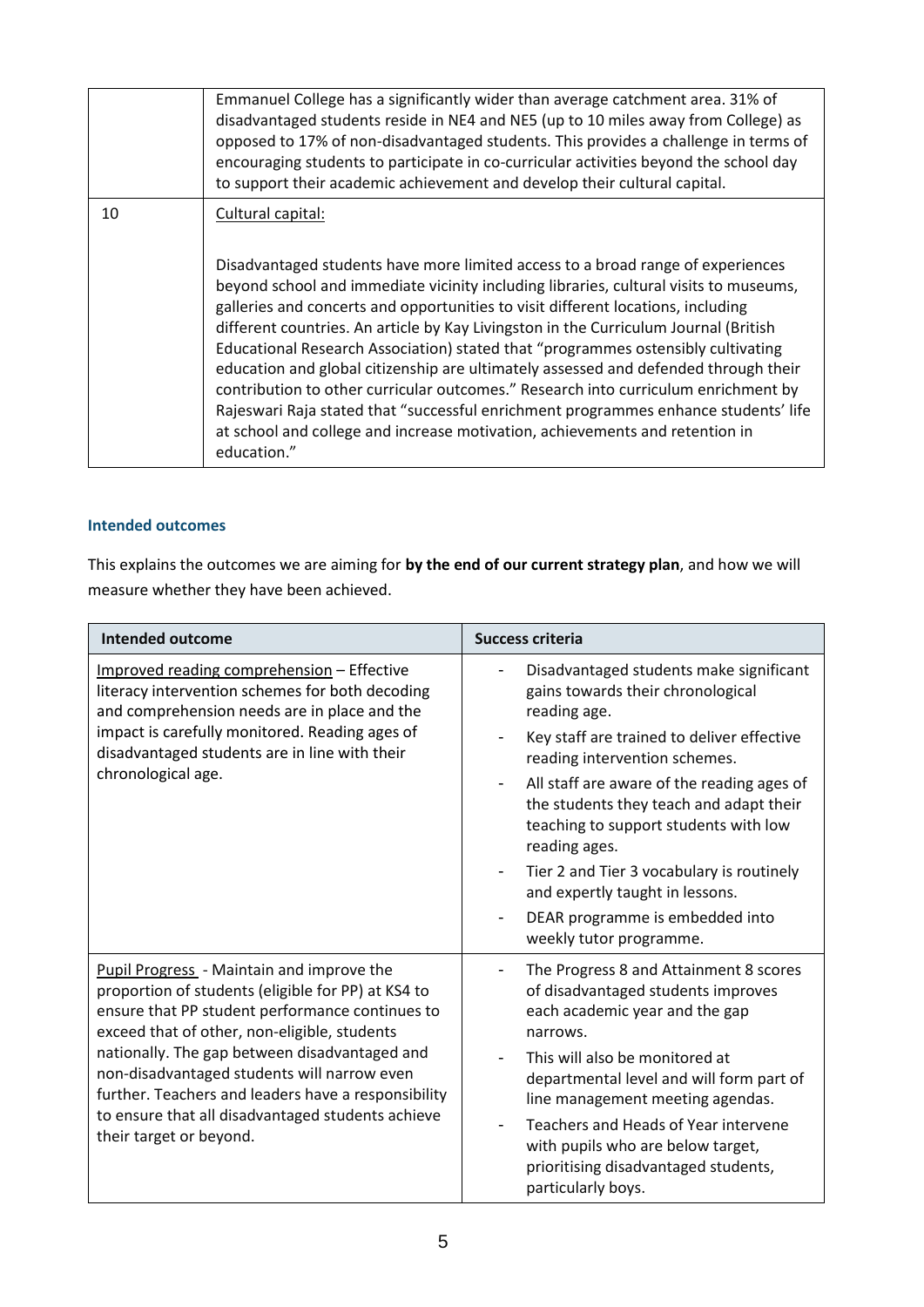|                                                                                                                                                                                                                                                                                                       | English: further reduce the in-school gap<br>between disadvantaged and non-<br>disadvantaged students. In 2019 there<br>was a gap 0.06.<br>EBacc: continue to improve<br>disadvantaged students' achievements<br>in science, humanities and MFL to<br>reduce the in-school variation. In 2019,<br>disadvantaged students achieved a P8<br>score of 0.26 compared to 0.41 for non-<br>disadvantaged students. |
|-------------------------------------------------------------------------------------------------------------------------------------------------------------------------------------------------------------------------------------------------------------------------------------------------------|--------------------------------------------------------------------------------------------------------------------------------------------------------------------------------------------------------------------------------------------------------------------------------------------------------------------------------------------------------------------------------------------------------------|
| Improved attendance - Attendance for<br>disadvantaged students improves with a target of<br>95% or higher.                                                                                                                                                                                            | Reduced number of students PA.<br>Attendance officer and AVP for<br>behaviour and attitudes track<br>attendance and punctuality of<br>disadvantaged students using Power BI<br>and implement a three tier intervention<br>process.<br>Attendance plans are created for<br>students whose attendance falls below<br>95%.                                                                                      |
|                                                                                                                                                                                                                                                                                                       | Regular communication and contact<br>with parents, including in school<br>meetings, for students whose<br>attendance is a concern.<br>Appropriate sanctions are pursued.                                                                                                                                                                                                                                     |
| Aspiration and attitude to learning -<br>Disadvantaged students are more positive about<br>their learning and are aware of the importance of<br>their education in terms of further life choices.<br>Disadvantaged students demonstrate improved<br>metacognitive capacity across their subjects. The | RfL grades for all disadvantaged students<br>are monitored and acted upon at every<br>data capture point by Heads of Year and<br>senior team. Where RfL grades are a<br>concern, action plans are put in place to<br>address this.                                                                                                                                                                           |
| number of FTEs and in school referrals reduces.                                                                                                                                                                                                                                                       | Qualitative data from student voice,<br>student and parent surveys and teacher<br>observations will indicated higher levels<br>of aspiration and wellbeing.                                                                                                                                                                                                                                                  |
|                                                                                                                                                                                                                                                                                                       | Disadvantaged PEX, FTE and First Calls<br>and therefore lost learning reduced and<br>in line with non-disadvantaged students.<br>Attendance to co-curricular activities in                                                                                                                                                                                                                                   |
|                                                                                                                                                                                                                                                                                                       | line with non-disadvantaged students.<br>The number of disadvantaged students                                                                                                                                                                                                                                                                                                                                |
|                                                                                                                                                                                                                                                                                                       | progressing to aspirational higher and<br>further education establishments,<br>apprenticeships, employment and<br>training is in line with non-<br>disadvantaged students.                                                                                                                                                                                                                                   |
|                                                                                                                                                                                                                                                                                                       | No NEET students.                                                                                                                                                                                                                                                                                                                                                                                            |
| Improved engagement with parents/carers-<br>parents and carers attend a range of school events                                                                                                                                                                                                        | The proportion of parents/carers<br>attending parent/carer events and                                                                                                                                                                                                                                                                                                                                        |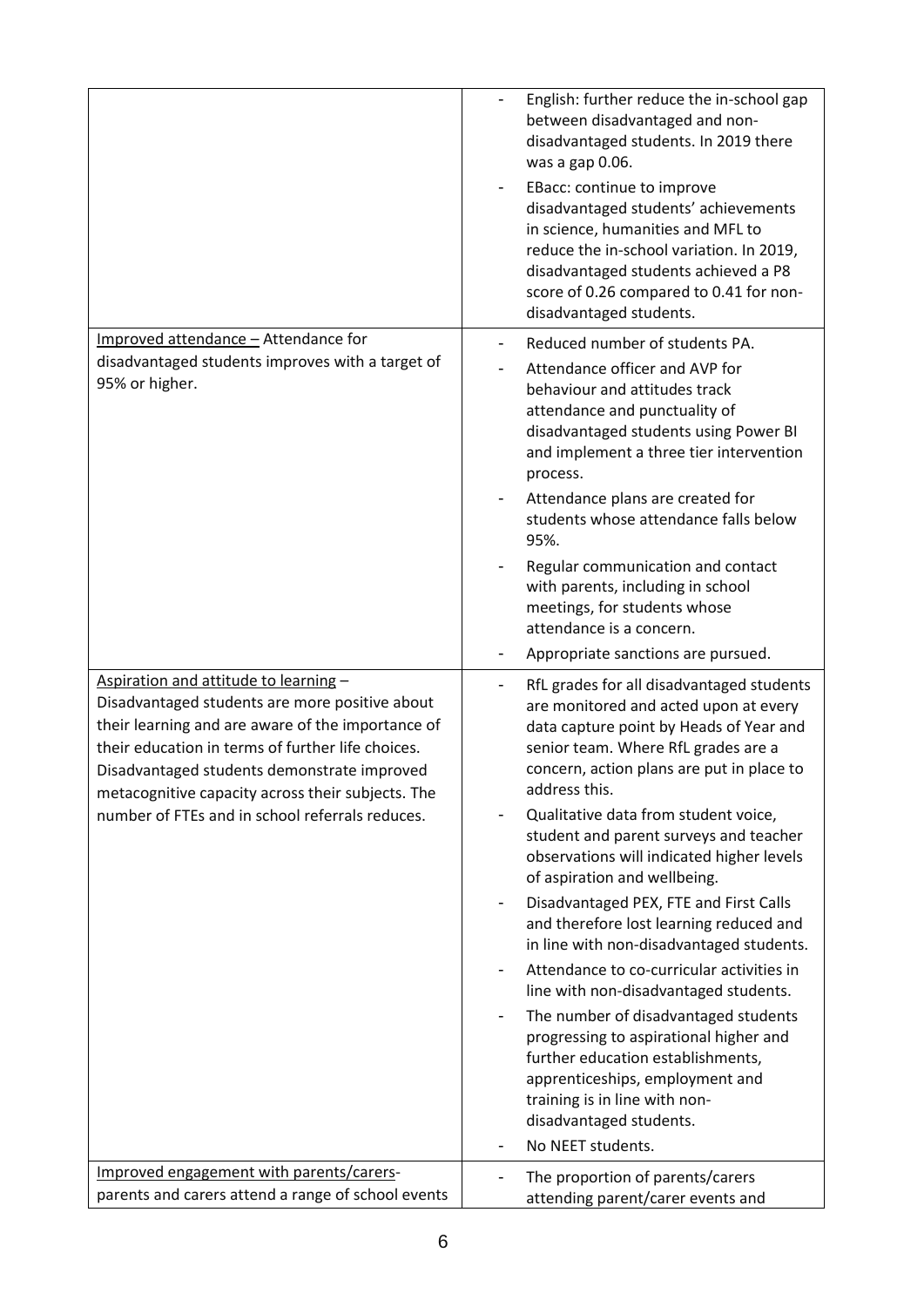| and are supported to play an active role in their<br>child's education. | evenings to be representative to the<br>proportion of disadvantaged students in<br>school.                                                                             |
|-------------------------------------------------------------------------|------------------------------------------------------------------------------------------------------------------------------------------------------------------------|
|                                                                         | A wide range of online and face to face<br>events offered throughout the academic<br>year.<br>Higher levels of engagement with the<br>College's social media presence. |

### **Activity in this academic year**

This details how we intend to spend our pupil premium (and recovery premium funding) **this academic year** to address the challenges listed above.

## **Teaching**

### Budgeted cost: £92484

| <b>Activity</b>                                                                                                                                                                                                                      | Evidence that supports this approach                                                                                                                                                                                                                                                                                                                                                                                                                   | <b>Challenge number(s)</b><br>addressed |
|--------------------------------------------------------------------------------------------------------------------------------------------------------------------------------------------------------------------------------------|--------------------------------------------------------------------------------------------------------------------------------------------------------------------------------------------------------------------------------------------------------------------------------------------------------------------------------------------------------------------------------------------------------------------------------------------------------|-----------------------------------------|
| Further development of<br>quality teaching and<br>learning strategies to<br>benefit all disadvantaged<br>students through<br>effective professional<br>development and quality<br>assurance activities.<br>There is an extensive and | High quality teaching and learning for all<br>students is vital to raising the achievement<br>levels of disadvantaged students - "The<br>effects of high quality teaching are<br>especially significant for students from<br>disadvantaged backgrounds: over a school<br>year, these students gain 1.5 years' worth<br>of learning with very effective teachers,<br>compared with 0.5 years with poorly<br>performing teachers." (Sutton Trust, 2011). | 1, 5, 7                                 |
| comprehensive staff<br>development programme:<br>All staff are<br>enrolled with                                                                                                                                                      | "What happens in the classroom makes the<br>biggest difference." (EEF, 'Closing the<br>Attainment Gap', 2018).                                                                                                                                                                                                                                                                                                                                         |                                         |
| <b>Evidence Based</b><br><b>Education's Great</b><br>Teaching Toolkit,<br>'Foundations for<br>Learning' course.<br>Staff with<br>additional                                                                                          | There are concrete ways in which a<br>teacher's practice can be honed and<br>improved, based on rigorous and empirical<br>evidence: 584543-great-teaching-<br>toolkitevidence-review.pdf<br>(cambridgeinternational.org).                                                                                                                                                                                                                              |                                         |
| responsibility are<br>enrolled on the<br><b>EBE CPD</b><br>Assessment<br>Lead/Essentials or                                                                                                                                          | Therefore, ensuring an effective teacher is<br>in front of every class, and that every<br>teacher is supported to keep improving, is<br>the key ingredient of a successful school<br>and should rightly be a top priority for pupil                                                                                                                                                                                                                    |                                         |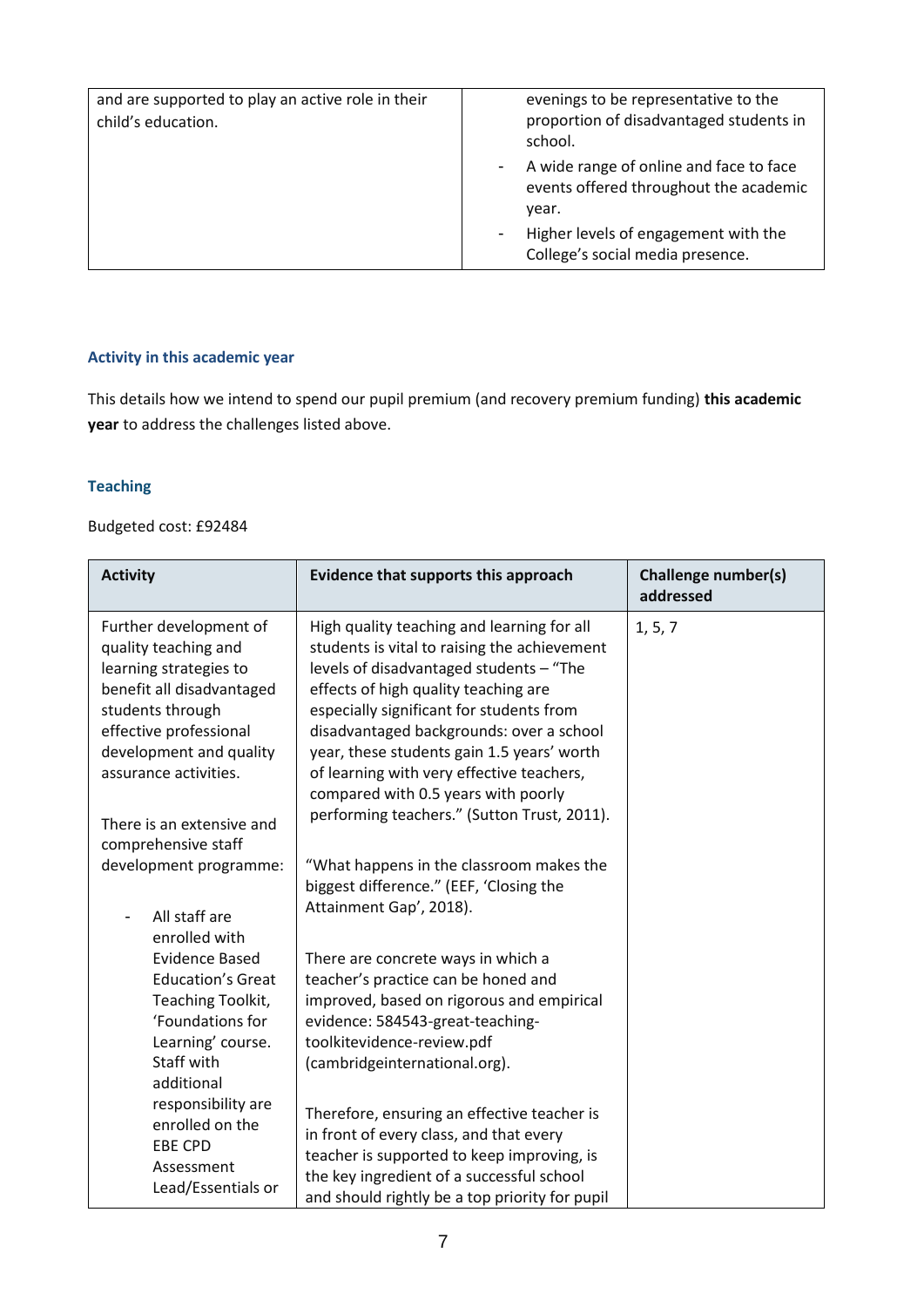| Curriculum Lead<br>course.<br>Senior and middle<br>leaders, where<br>appropriate, are<br>encouraged to<br>participate in<br>NPQs.<br>Introduction of<br>the 'Walkthru'<br>CPD programme<br>to support<br>effective<br>curriculum<br>implementation.<br>All departments<br>have one hour of<br>collaborative<br>planning once a<br>week after school<br>to continue to<br>enhance the<br>resourcing of a<br>knowledge rich<br>curriculum. | premium spending. Furthermore, effective<br>collaborative planning serves to reduce in-<br>school variation and improve quality of<br>teaching.                                                                                                                                                                                                                                                                                                                                                                                                                 |              |
|------------------------------------------------------------------------------------------------------------------------------------------------------------------------------------------------------------------------------------------------------------------------------------------------------------------------------------------------------------------------------------------------------------------------------------------|-----------------------------------------------------------------------------------------------------------------------------------------------------------------------------------------------------------------------------------------------------------------------------------------------------------------------------------------------------------------------------------------------------------------------------------------------------------------------------------------------------------------------------------------------------------------|--------------|
| Further development of<br>sequential curriculum and<br>exceptional retrieval<br>practice.<br>Introduction of<br>consistent<br>planning slides to<br>support consistent<br>implementation of<br>our approach to<br>pedagogy.                                                                                                                                                                                                              | Cognitive load theory informs our<br>curriculum sequencing by revealing the role<br>of memory in helping students to build the<br>cognitive architecture required to access<br>the curriculum effectively.<br>As working memory is limited, we need to<br>sequence our curriculum to reduce<br>cognitive load by drawing on prior<br>knowledge and logically sequencing<br>episodes of learning so they accumulate in<br>small stages, securing understanding at one<br>stage before moving to the next. (K Howard<br>and C Hill). The use of consistent common | $1\,$        |
|                                                                                                                                                                                                                                                                                                                                                                                                                                          | templates for retrieval practice, vocabulary<br>instruction and lesson starts is intended to<br>reduce the intrinsic cognitive load.                                                                                                                                                                                                                                                                                                                                                                                                                            |              |
| A key aspect of staff<br>professional development<br>is to develop staff<br>understanding of how to<br>incorporate formative<br>assessment strategies<br>into teachers' day-to-day<br>practice, including high<br>quality student response.                                                                                                                                                                                              | Providing feedback is a well-evidenced and<br>has a high impact on learning outcomes.<br>Effective feedback tends to focus on the<br>task, subject and self-regulation strategies:<br>it provides specific information on how to<br>improve: Feedback   EEF<br>(educationendowmentfoundation.org.uk)                                                                                                                                                                                                                                                            | $\mathbf{1}$ |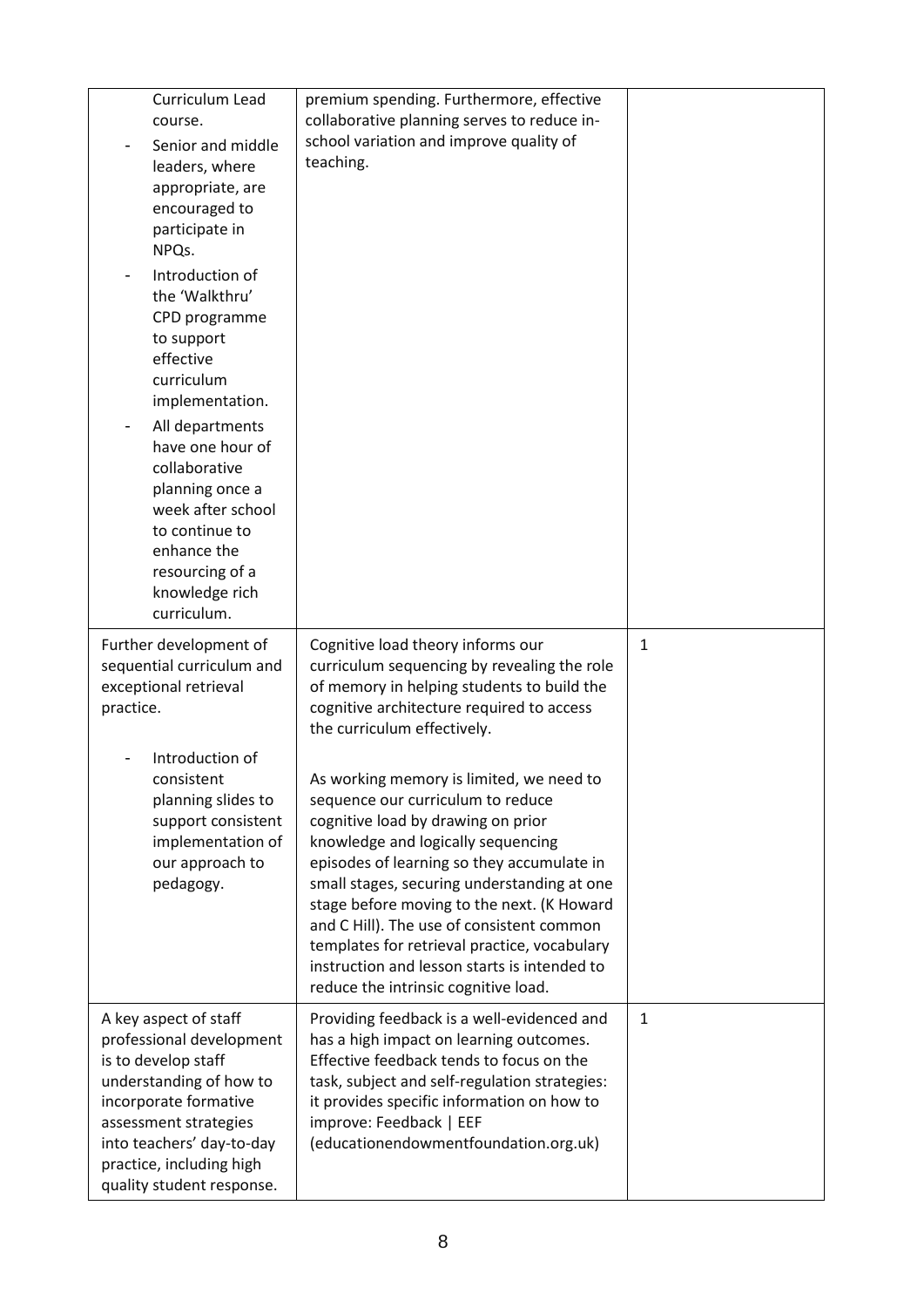| A key aspect of staff<br>professional development                                                                                                                                                                                                                                                                                                                                                                                                                                                                                                                                                               | "Limited fluency is one of the most<br>pervasive and important barriers to<br>understanding for readers at all grade<br>levels." (Doug Lemov, Reading                                                                                                                                                                                                                                                                                                                                                                                                                                                    | 1, 4    |
|-----------------------------------------------------------------------------------------------------------------------------------------------------------------------------------------------------------------------------------------------------------------------------------------------------------------------------------------------------------------------------------------------------------------------------------------------------------------------------------------------------------------------------------------------------------------------------------------------------------------|----------------------------------------------------------------------------------------------------------------------------------------------------------------------------------------------------------------------------------------------------------------------------------------------------------------------------------------------------------------------------------------------------------------------------------------------------------------------------------------------------------------------------------------------------------------------------------------------------------|---------|
| is to develop staff<br>understanding of<br>effective whole class<br>Reconsidered, 2016)<br>reading strategies and<br>explicit teaching of<br>vocabulary.                                                                                                                                                                                                                                                                                                                                                                                                                                                        | "Longitudinal studies provide evidence to<br>support both of  vocabulary knowledge<br>predicting growth in reading<br>comprehension and reading<br>comprehension predicting growth in<br>vocabulary knowledge." (Tannenbaum,<br>Torgesen and Wagner (2006; 2) Oxford<br>university summary of multiple studies)                                                                                                                                                                                                                                                                                          |         |
| Sharing disadvantaged<br>student information with<br>staff.<br>All class teachers<br>are aware of<br>disadvantaged<br>address them.<br>students and this<br>information is<br>present on seating<br>plans and in<br>teaching files.<br>Disadvantaged<br>students are<br>prioritised in all<br>appropriate<br>department and<br>whole school<br>intervention.<br>Regular whole<br>school CPD<br>regarding<br>intervention and<br>support strategies<br>for disadvantaged<br>students.<br>Disadvantaged<br>students are a<br>focus in all quality<br>assurance<br>activities,<br>including lesson<br>visits, work | Staff need to understand who the<br>disadvantaged students are in their<br>classrooms and understand the specific<br>barriers that they may face. Socioeconomic<br>learning barriers are engrained long before<br>secondary school and therefore staff need<br>to understand what these are and how to<br>Ofsted 2013: "Where schools spent the<br>Pupil Premium funding successfully to<br>improve achievement, they ensured that<br>class and subject teachers knew which<br>pupils were eligible for the Pupil Premium<br>so that they could take responsibility for<br>accelerating their progress." | 1, 5, 7 |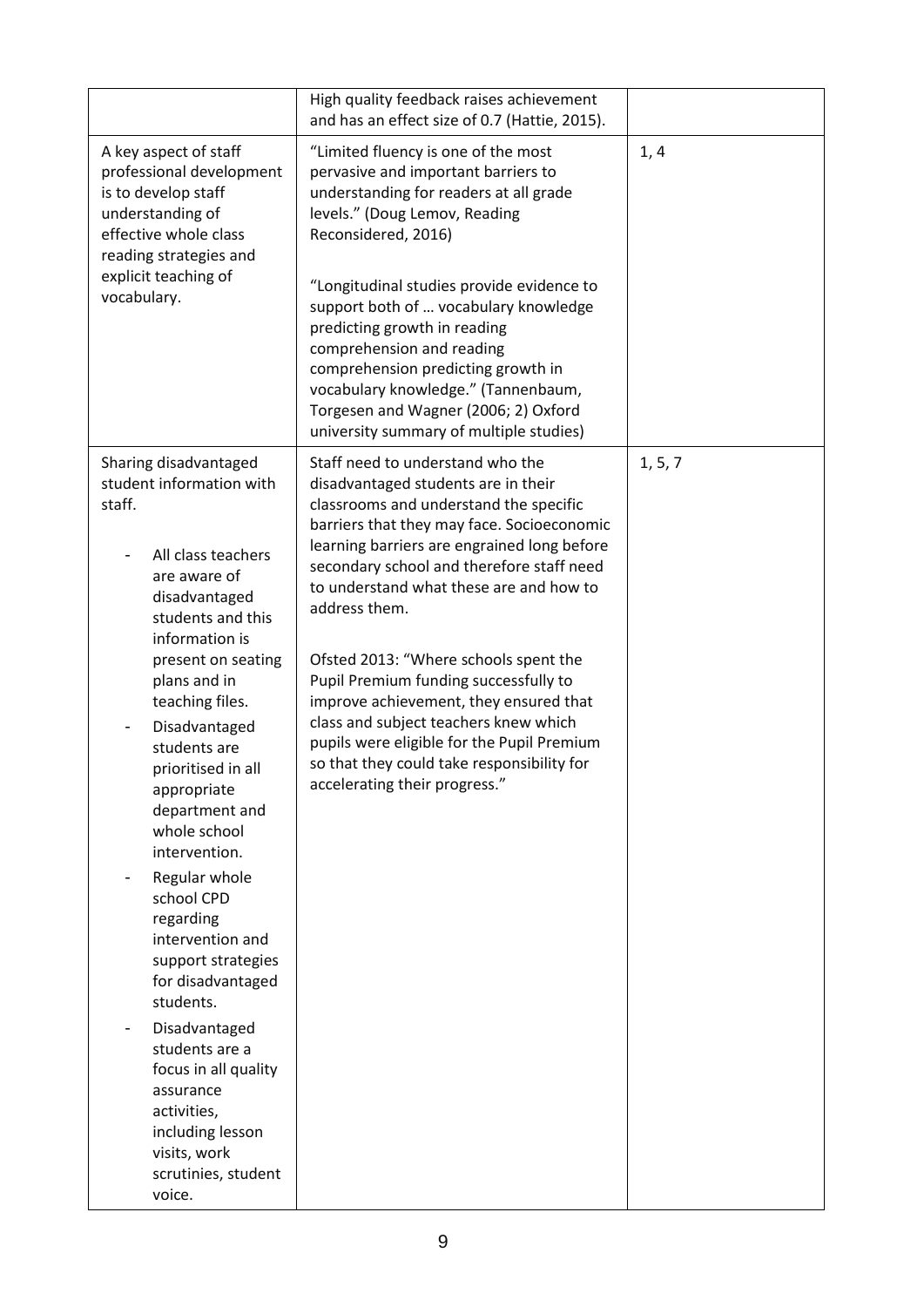| Mixed ability teaching in<br>Years 7, 8 and 9. In Years<br>8 and 9 mixed ability<br>teaching in all subjects<br>except maths.                                                                                                                                                                                                                                                     | "On average, students experiencing setting<br>or streaming make slightly less progress that<br>students taught in mixed ability classes".<br>The evidence suggests that setting and<br>streaming has a very small negative impact<br>for low and mid-range learning attainers, an<br>a very positive impact for higher attaining<br>students.                                                                                                                                                                                                                                               | 1, 5         |
|-----------------------------------------------------------------------------------------------------------------------------------------------------------------------------------------------------------------------------------------------------------------------------------------------------------------------------------------------------------------------------------|---------------------------------------------------------------------------------------------------------------------------------------------------------------------------------------------------------------------------------------------------------------------------------------------------------------------------------------------------------------------------------------------------------------------------------------------------------------------------------------------------------------------------------------------------------------------------------------------|--------------|
| Rigorous monitoring and<br>analysis of data.<br>Introduction of<br><b>SISRA Analytics</b><br>and training for all<br>staff to analyse<br>data and plan for<br>effective<br>interventions.<br>Fortnightly RAG<br>meetings at KS4 to<br>inform carefully<br>structured<br>programme of<br>academic<br>intervention and<br>support.                                                  | DfE (2015) and Warwickshire Project (2016)<br>identify rigorous monitoring of data as an<br>effective strategy to improve performance<br>of disadvantaged students.<br>NFER research states that one of the seven<br>building blocks in raising achievement of<br>disadvantaged students is data driven<br>identification of individual student needs.<br>All school leaders, teaching staff and<br>support staff need to know the pupils who<br>are in the greatest need of support.<br>Coordination of intervention and tracking<br>leads to more effective implementation of<br>support. | $\mathbf{1}$ |
| We will develop students'<br>metacognition by<br>ensuring that curriculum<br>organisation is embedded<br>in day-today teaching.<br>Our personal<br>development curriculum<br>develops students' ability<br>to prepare for<br>examinations through<br>lessons on revision,<br>emotional resilience and<br>dealing with stress and<br>acute pressure during<br>examination periods. | Teaching metacognitive strategies to pupils<br>can be an inexpensive method to help<br>pupils become more independent learners.<br>There is particularly strong evidence that it<br>can have a positive impact on maths<br>attainment.<br>"Learners with effective metacognitive skills<br>are more capable of making accurate<br>assessments of what they know and do not<br>know, of monitoring and evaluating their<br>ongoing learning activities, and of<br>developing plans and selecting strategies for<br>learning new material." (Sigmund Tobias<br>and Howard Everson, 2005).     | 1, 5, 7, 8   |

## **Targeted academic support (for example, tutoring, one-to-one support structured interventions)**

### **GROUP AND INDIVIUDAL NEED**

Budgeted cost: £ 50011

| Evidence that supports this approach | <b>Challenge number(s)</b> |
|--------------------------------------|----------------------------|
| <b>Activity</b>                      | addressed                  |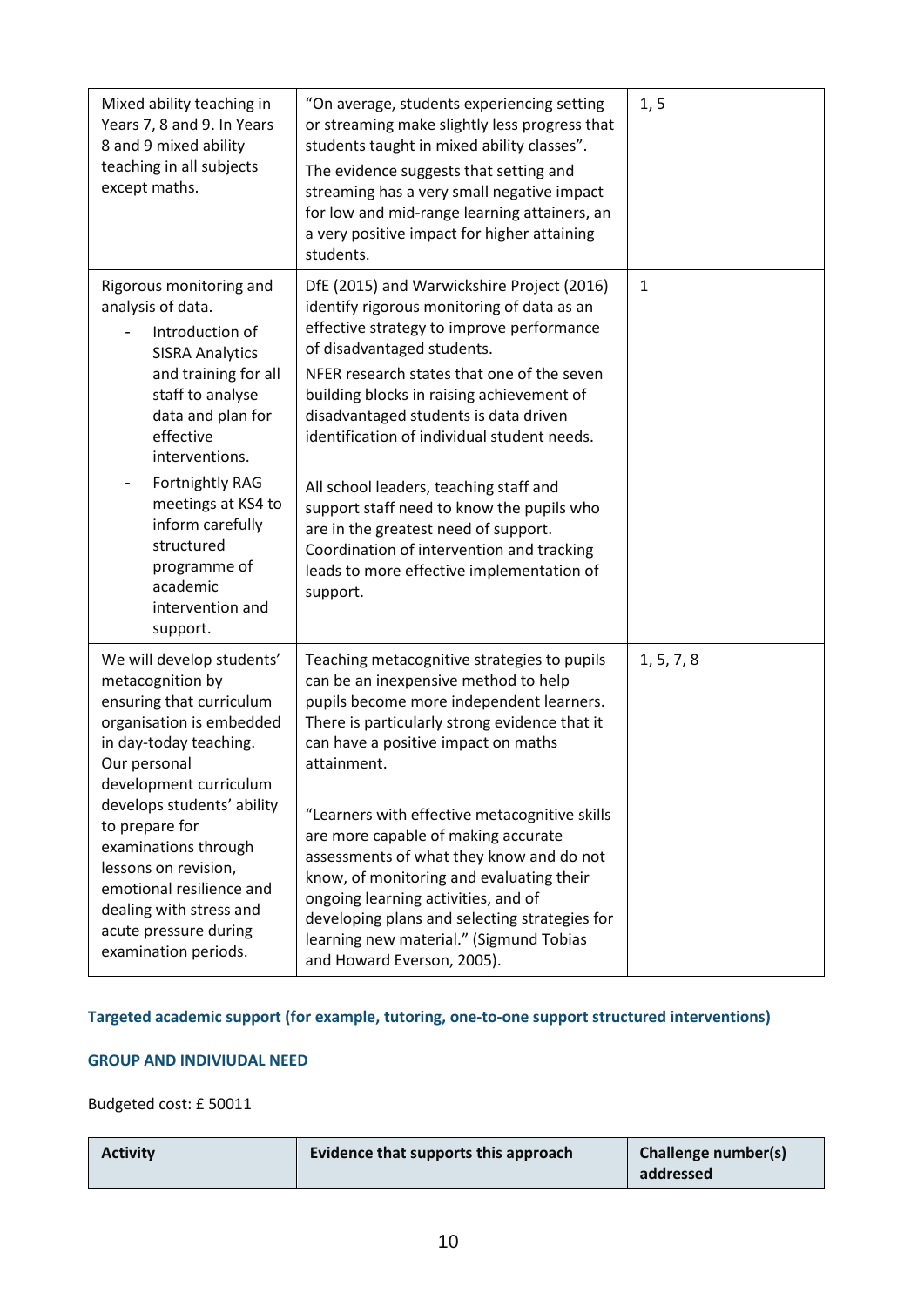| Data-driven, targeted<br>reading intervention<br>focusing on primary<br>reading need (decoding or<br>comprehension).<br>Introduction and<br>staff training on<br>Lexonik reading<br>intervention<br>programme.<br>Purchase and use<br>of Literacy<br><b>Assessment Online</b><br>to assess all<br>students' reading<br>ages and then<br>regularly monitor<br>the reading ages<br>of students'<br>involved in<br>reading<br>intervention. | "Strategies to improve phonics have a very<br>positive impact (+5 months) with very<br>extensive evidence and are an important<br>component in the development of early<br>reading skills, particularly for children from<br>disadvantaged backgrounds." (EEF, 2021)<br>"Reading comprehension strategies are<br>high impact on average (+6 months)." (EEF,<br>$2021$ ).                                                                                                                                                                                                                       | 1, 4 |
|------------------------------------------------------------------------------------------------------------------------------------------------------------------------------------------------------------------------------------------------------------------------------------------------------------------------------------------------------------------------------------------------------------------------------------------|------------------------------------------------------------------------------------------------------------------------------------------------------------------------------------------------------------------------------------------------------------------------------------------------------------------------------------------------------------------------------------------------------------------------------------------------------------------------------------------------------------------------------------------------------------------------------------------------|------|
| Tutor time reading<br>programme (DEAR) once<br>a week for 25 minutes.<br>Purchase of books<br>for the 'Emmanuel<br>Reading Routes'<br>programme.                                                                                                                                                                                                                                                                                         | "1 in 11 disadvantaged children in the UK<br>say they don't have a book of their own.<br>Children who say they don't have a book of<br>their own are six times more likely to read<br>above the level expected for their age than<br>their peers who don't own a book (22% vs.<br>3.6%)." (National Literacy Trust, 2017).<br>There is a pronounced gap in reading ability<br>at age 15 between FSM and non-FSM<br>students (55% vs 44%). The gap is relatively<br>similar over the course of secondary school<br>but the overall figures mask a big gender<br>divide." (GL Assessment, 2020). | 1, 4 |
| Termly academic strategy<br>meetings and fortnightly<br>RAG meetings.                                                                                                                                                                                                                                                                                                                                                                    | Meeting with key stakeholders in college<br>will ensure that the progress and<br>attainment of our disadvantaged students,<br>remains a core part of strategy moving<br>forward. Key meetings will ensure that all<br>students are catered for in the best<br>possible way, ensuring no student is left<br>behind.                                                                                                                                                                                                                                                                             | 1    |
| Creation of an additional<br>significantly smaller class<br>in Years 7 and 8 for the<br>most vulnerable students<br>who require additional<br>support.                                                                                                                                                                                                                                                                                   | It has been our experience that the 'gaps' in<br>students' learning, exacerbated by<br>lockdown and COVID-19, has necessitated<br>focused intervention and teaching to ensure<br>these students can reach their full potential.<br>While the EEF toolkit argues that overall<br>reducing class sizes can be a high cost to low                                                                                                                                                                                                                                                                 | 1, 4 |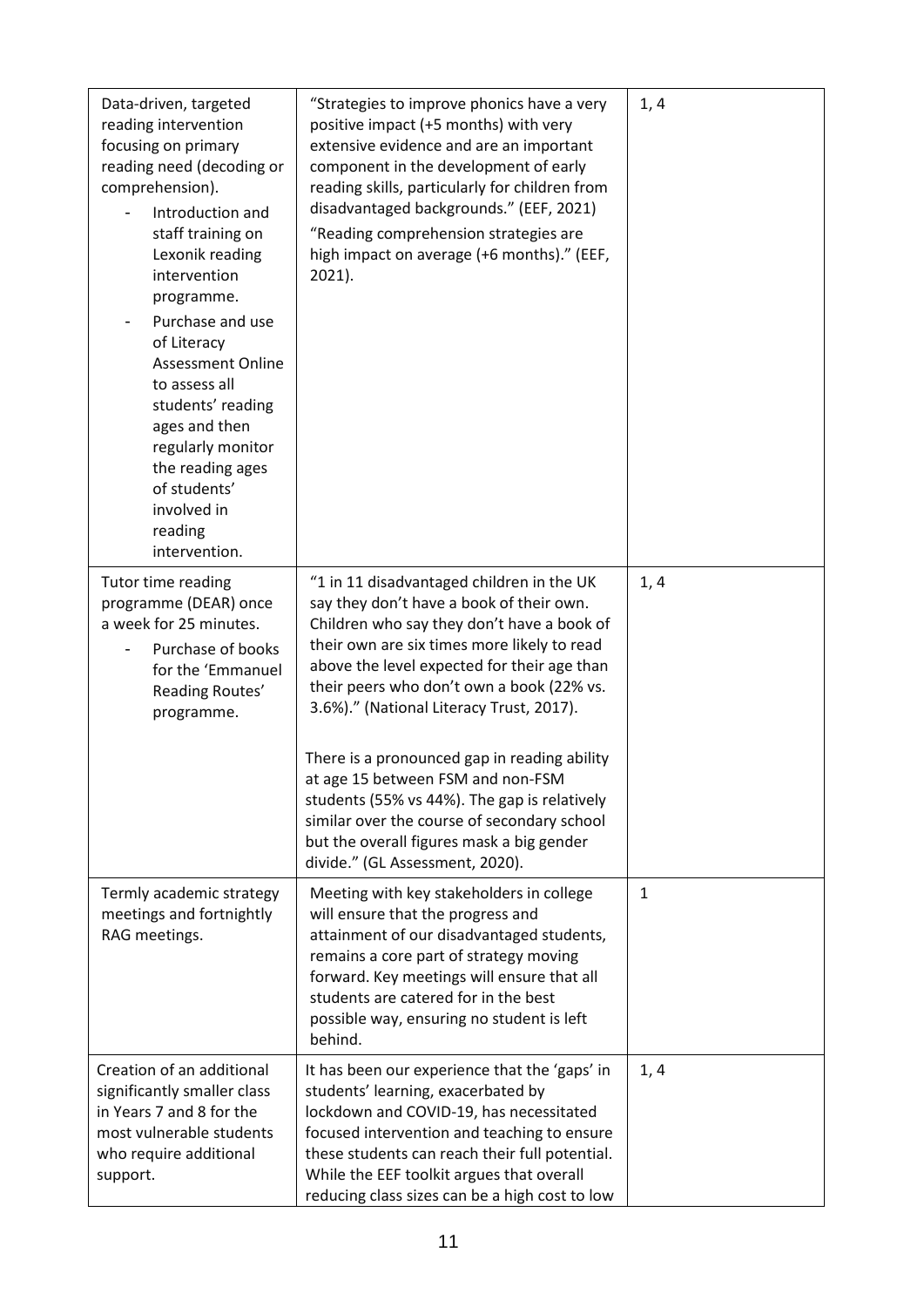|                                                                                                                                                                 | impact measure it does note that, "reducing<br>class size can have positive impacts on pupil<br>outcomes when implemented with<br>socioeconomically disadvantaged pupil<br>populations":                                                                                      |      |
|-----------------------------------------------------------------------------------------------------------------------------------------------------------------|-------------------------------------------------------------------------------------------------------------------------------------------------------------------------------------------------------------------------------------------------------------------------------|------|
| Targeted intervention<br>through small group<br>tutoring in term time and<br>holidays.                                                                          | Clear identification of students who are<br>behind target and specific actions for<br>classroom teachers will have a positive<br>impact on progress.                                                                                                                          | 1, 4 |
|                                                                                                                                                                 | "Targeted small group and one to one<br>interventions have the potential for the<br>largest immediate impact on attainment."<br>(EEF, 'Closing the Attainment Gap', 2018).                                                                                                    |      |
| Sixth Form peer mentoring<br>programme. Sixth Form<br>students are trained in<br>how to mentor students<br>effectively and are then<br>assigned to mentor small | The introduction of peer tutoring<br>approaches appears to have a positive<br>impact on learning, with an average positive<br>effect equivalent to approximately five<br>additional months' progress.                                                                         | 1, 5 |
| groups of younger<br>students in specific subject<br>areas on a weekly basis.                                                                                   | "Educational interventions have the<br>strongest chance of success when they are<br>implemented in a context where existing<br>aspirations for education are high, or when<br>the intervention itself fosters schooling<br>aspirations." (Travis Lybbert and Bruce<br>Wydick) |      |

# **Wider strategies (for example, related to attendance, behaviour, wellbeing)**

## Budgeted cost: £ 133292

| <b>Activity</b>                                                                                                                                                                                                                                                                             | Evidence that supports this approach                                                                                                                                                                                                                                                                                                        | Challenge number(s)<br>addressed |
|---------------------------------------------------------------------------------------------------------------------------------------------------------------------------------------------------------------------------------------------------------------------------------------------|---------------------------------------------------------------------------------------------------------------------------------------------------------------------------------------------------------------------------------------------------------------------------------------------------------------------------------------------|----------------------------------|
| Embedding principles of<br>good practice set out in<br>DfE's 'Improving School<br>Attendance' advice.<br><b>Implement Power</b><br>BI to rigorously<br>monitor<br>attendance and<br>punctuality.<br>Attendance plans<br>are created for<br>students whose<br>attendance falls<br>below 95%. | There is a clear correlation between high<br>levels of attendance and high levels of<br>attainment.<br>'Pupils with no absence are 2.2 times more<br>likely to achieve 5+ A*-C o equivalent and<br>2.8 times more likely to achieve 5 GCSEs A* -<br>C including English and maths than pupils<br>missing 15-20% of KS4 lessons' (DfE, 2016) | 1, 3                             |
| Regular<br>communication                                                                                                                                                                                                                                                                    |                                                                                                                                                                                                                                                                                                                                             |                                  |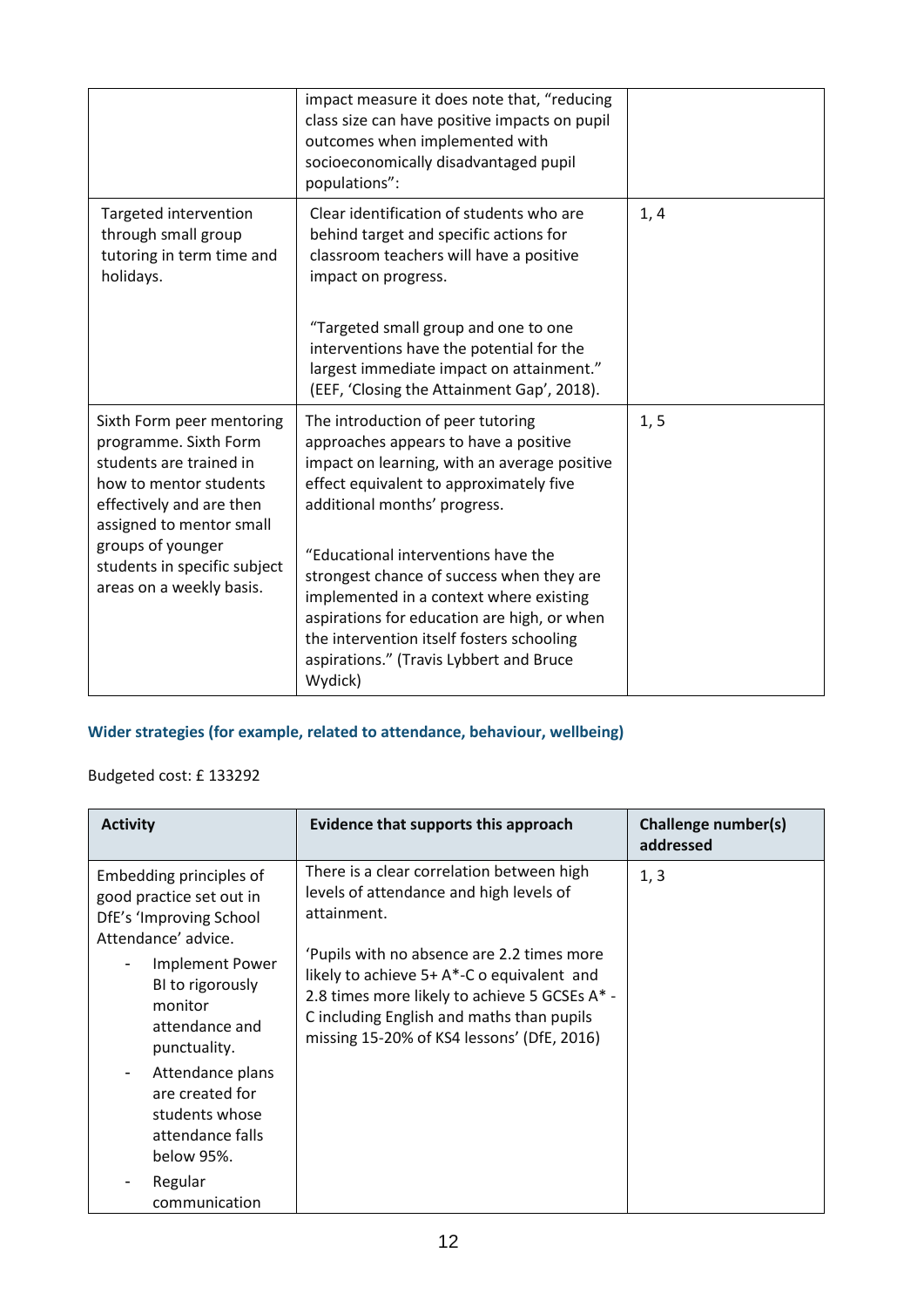| and contact with<br>parents, including<br>in school<br>meetings, for<br>students whose<br>attendance is a |                                                                                          |               |
|-----------------------------------------------------------------------------------------------------------|------------------------------------------------------------------------------------------|---------------|
| concern.<br>Rewards                                                                                       |                                                                                          |               |
| programme to<br>recognise 100%<br>attendance.                                                             |                                                                                          |               |
| Individual mentoring                                                                                      | "Mentoring programmes which have a clear                                                 | 1, 3, 5, 7, 8 |
| programme by senior staff                                                                                 | structure and expectations are associated                                                |               |
| to Y11 disadvantaged<br>students to focus on                                                              | with successful outcomes." (EEF, 2021).                                                  |               |
| improving the academic                                                                                    | "Mentors were effective in promoting                                                     |               |
| progress of those who are                                                                                 | student motivation and thereby positively                                                |               |
| behind target.                                                                                            | affecting outcomes of attainment,                                                        |               |
|                                                                                                           | confidence, homework and focus in lessons."                                              |               |
| Implementation of a                                                                                       | (The STeP Journal, University of Cumbria)<br>"There is some evidence that involvement in |               |
| revised co-curricular                                                                                     | extra-curricular sporting activity may                                                   | 5, 7, 9, 10   |
| programme. All staff must                                                                                 | increase pupil attendance and retention."                                                |               |
| offer at least one co-                                                                                    | (EEF).                                                                                   |               |
| curricular activity a week.                                                                               |                                                                                          |               |
| Attendance to the co-                                                                                     |                                                                                          |               |
| curricular programme is<br>carefully monitored and                                                        |                                                                                          |               |
| disadvantaged students are                                                                                |                                                                                          |               |
| actively targeted to attend.                                                                              |                                                                                          |               |
| The college                                                                                               |                                                                                          |               |
| subsidises the                                                                                            |                                                                                          |               |
| costs of lessons for<br>one musical                                                                       |                                                                                          |               |
| instrument per                                                                                            |                                                                                          |               |
| year and/or                                                                                               |                                                                                          |               |
| LAMDA lessons at                                                                                          |                                                                                          |               |
| a rate of 40% and                                                                                         |                                                                                          |               |
| 100% for LAC or<br>PLAC students.                                                                         |                                                                                          |               |
| Implementation of online                                                                                  | Parental involvement is a key strategy in                                                |               |
| parents' evenings and                                                                                     | closing the achievement gap (NFER, 2009),                                                | 2, 5, 6, 9    |
| information evenings to                                                                                   | supported by Ofsted, 2011 and EEF.                                                       |               |
| support all parents to                                                                                    |                                                                                          |               |
| attend virtually.                                                                                         | Parents who have a better relationship with                                              |               |
|                                                                                                           | the school tend to help moderate students'<br>behaviour when issues arise.               |               |
| Implementation of five                                                                                    | "There is a strong evidence base that                                                    | 1, 3, 5, 8    |
| stage behaviour support                                                                                   | teacher-pupil relationships are key to good                                              |               |
| improvement                                                                                               | pupil behaviour and that these                                                           |               |
| programme:                                                                                                | relationships can affect pupil effort and                                                |               |
| Rigorous analysis<br>of behaviour                                                                         | academic attainment." (EEF, 2017)                                                        |               |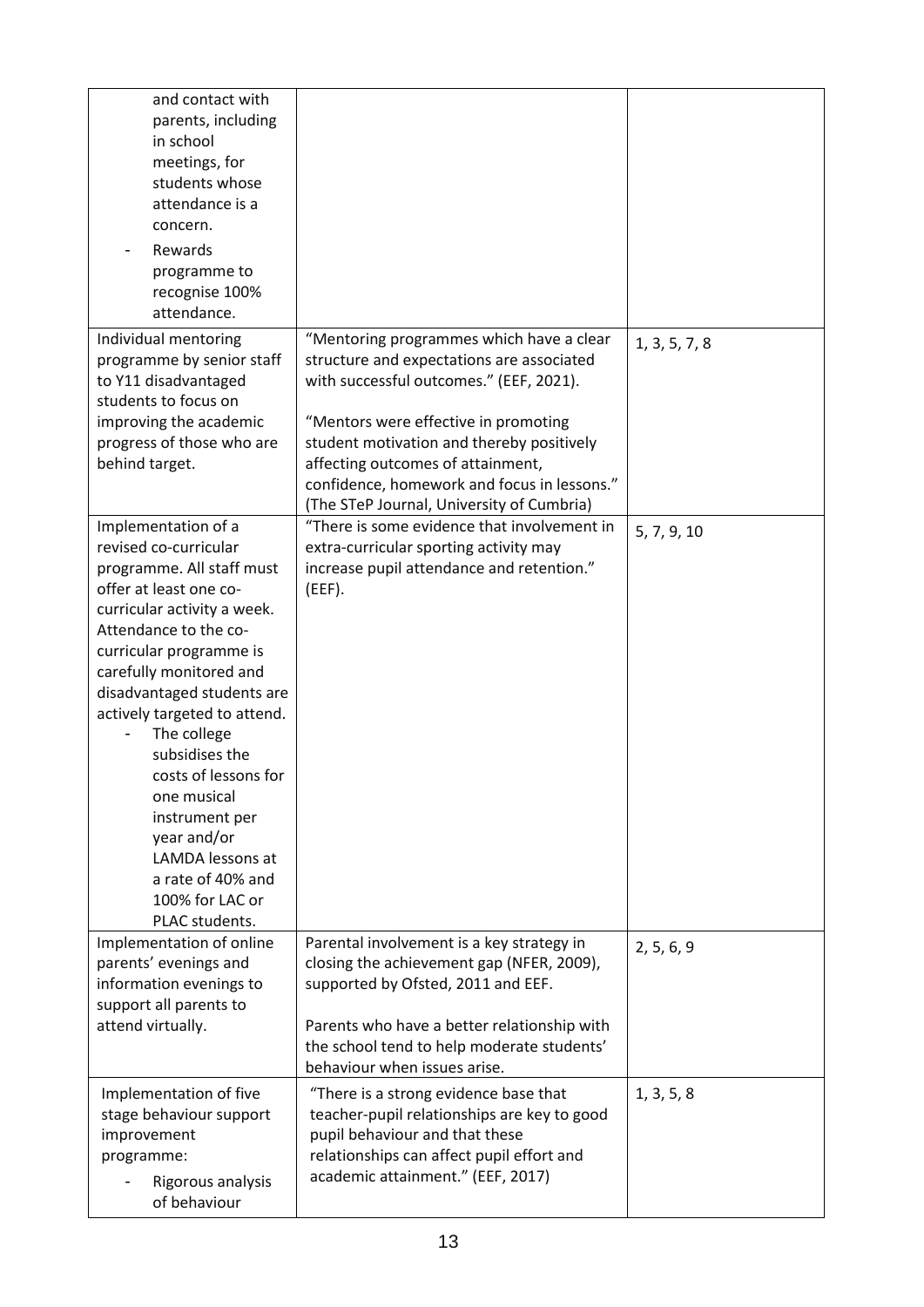| concerns leading<br>to escalating<br>support.<br>Following a FTE,<br>students are<br>moved on to a<br>new level of<br>support at a senior<br>level.<br>Whole school<br>rewards<br>programme<br>focused on<br>character,<br>community and<br>curriculum.                                                                                                                                                                                                                                                                                                                           | "The successful management of behaviour<br>relies on far more than a set of strategies to<br>draw upon when pupils misbehave" (Ellis<br>and Tod 2018)                                                                                                                                                                                                                                                                                                                                            |                     |
|-----------------------------------------------------------------------------------------------------------------------------------------------------------------------------------------------------------------------------------------------------------------------------------------------------------------------------------------------------------------------------------------------------------------------------------------------------------------------------------------------------------------------------------------------------------------------------------|--------------------------------------------------------------------------------------------------------------------------------------------------------------------------------------------------------------------------------------------------------------------------------------------------------------------------------------------------------------------------------------------------------------------------------------------------------------------------------------------------|---------------------|
| Social and emotional<br>wellbeing activities to<br>support the health and<br>wellbeing of all students.<br>In school welfare<br>and mental<br>wellbeing support<br>supplemented by a<br>full day of<br>counselling by<br>North East<br>counselling every<br>week.<br>Rise counselling<br>provided by the<br>provide 18 small<br>group sessions and<br>5 1:1 sessions in a<br>six week<br>programme.<br>Appointment of<br><b>Inclusion and Cross</b><br>Cultural<br>Engagement<br>student support<br>worker.<br>Two members of<br>staff are trained<br>DfE mental health<br>leads. | Supporting more vulnerable students is key<br>for a student to achieve their personal best<br>academically.<br>Evidence suggests that children from<br>disadvantaged backgrounds have, on<br>average, weaker Social Emotional Learning<br>skills at all ages than their affluent peers.<br>These sills are likely to influence a range of<br>outcomes for students: lower SEL skills are<br>linked with poorer mental and lower<br>academic attainment. (Teaching and<br>Learning Toolkit, 2021) | 2, 3, 5, 6, 7, 8, 9 |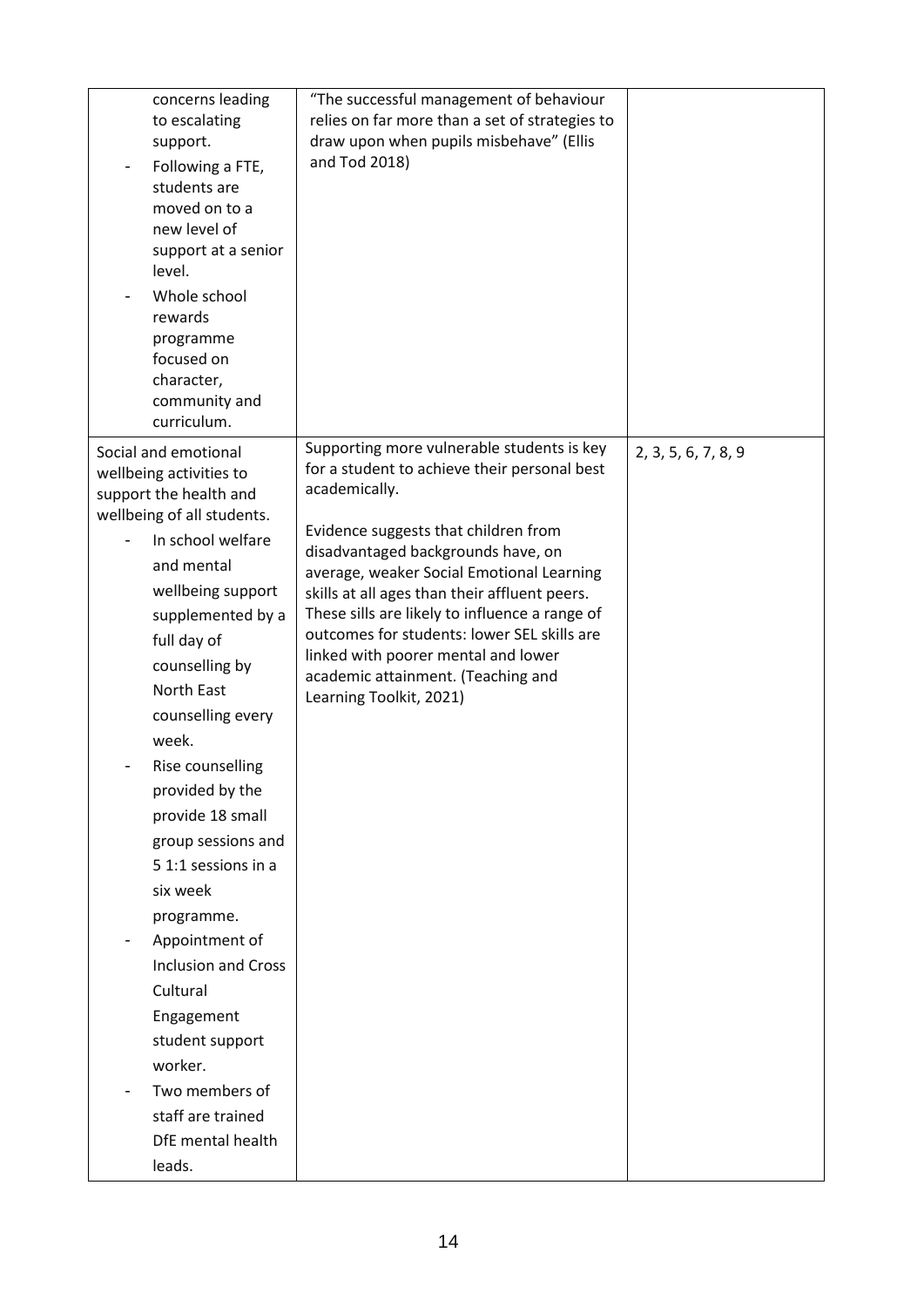| Referral to the                                           |                                                                                  |             |
|-----------------------------------------------------------|----------------------------------------------------------------------------------|-------------|
| 'Young Woman's                                            |                                                                                  |             |
| Project; for our                                          |                                                                                  |             |
| most vulnerable                                           |                                                                                  |             |
| female students to                                        |                                                                                  |             |
| provide emotional                                         |                                                                                  |             |
| support and                                               |                                                                                  |             |
| resilience training                                       |                                                                                  |             |
| as well as informal                                       |                                                                                  |             |
| counselling.                                              |                                                                                  |             |
| 2 members of staff                                        |                                                                                  |             |
| trained to deliver                                        |                                                                                  |             |
| ELSA (emotional                                           |                                                                                  |             |
| literacy support).                                        |                                                                                  |             |
| Use of internal ALP                                       |                                                                                  |             |
| support to work                                           |                                                                                  |             |
| 1:1 with students                                         |                                                                                  |             |
| with complex                                              |                                                                                  |             |
| needs or most at                                          |                                                                                  |             |
| risk of PEX.                                              |                                                                                  |             |
|                                                           |                                                                                  |             |
| <b>Educational visits</b>                                 | All students, no matter their background,                                        | 2, 5, 10    |
| All Year 7 students                                       | should be able to attend co-curricular visits<br>alongside their peers.          |             |
| will participate in<br>'Camp Emmanuel'                    |                                                                                  |             |
| in the summer                                             | Various studies suggest that educational                                         |             |
| term.                                                     | visits enhance academic outcomes of                                              |             |
| All compulsory                                            | students. An example study is this: LA-Final-                                    |             |
| educational visits                                        | Report-May-2015-1-1.pdf                                                          |             |
| will be covered by<br>the PP fund.                        | (learningaway.org.uk)                                                            |             |
|                                                           |                                                                                  |             |
| Access to technology and<br>educational materials -       | An Ofcom report from 2020 estimates<br>between 1.m and 1.8m children do not have | 1, 2, 6, 10 |
| online access and                                         | access to a laptop, desktop or tablet at                                         |             |
| provision. This includes:                                 | home.                                                                            |             |
| 1.) Free laptops for all                                  |                                                                                  |             |
| students in KS4 and free                                  | Low-income households are also less likely                                       |             |
| laptops for all PP students,<br>if they have no access at | to have an internet connection in their                                          |             |
| home in KS3.                                              | home, instead relying on expensive mobile                                        |             |
| 2.) Free revision materials                               | phone data packages: Connected Nations<br>2020: UK report (ofcom.org.uk)         |             |
| for PP Year 11 students.                                  |                                                                                  |             |
| We recognise that                                         |                                                                                  |             |
| purchasing uniform and                                    |                                                                                  |             |
| equipment causes<br>additional stress for                 |                                                                                  |             |
| families and can impact on                                |                                                                                  |             |
| their ability to provide                                  |                                                                                  |             |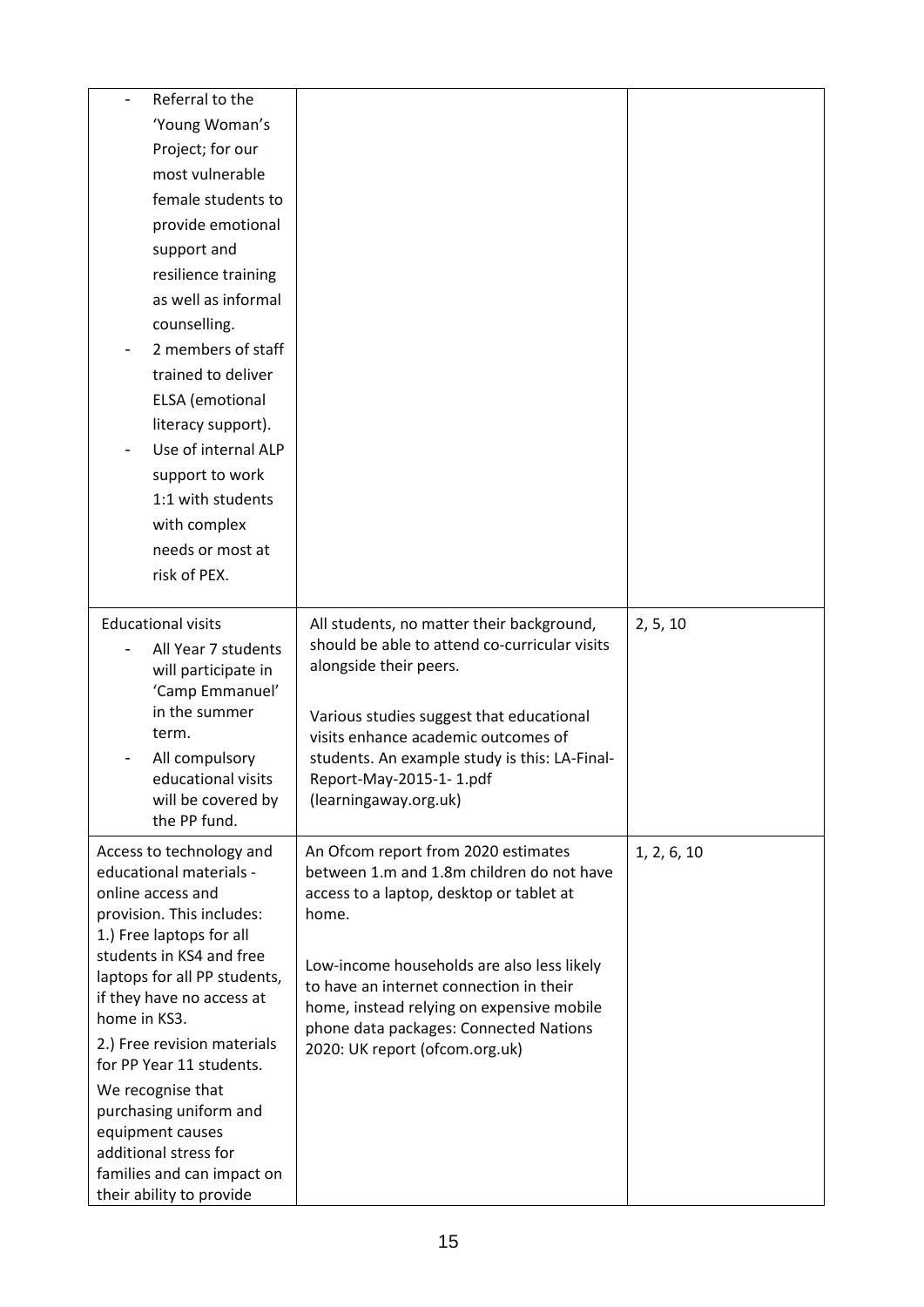| educational and emotional<br>support. All PP students<br>can receive up to £50<br>voucher towards their<br>uniform.                                                                                              |                                                                                                                                                                            |       |
|------------------------------------------------------------------------------------------------------------------------------------------------------------------------------------------------------------------|----------------------------------------------------------------------------------------------------------------------------------------------------------------------------|-------|
| Where necessary<br>enhanced IAG provided<br>for students requiring<br>intensive personalised<br>support.                                                                                                         | Evidence suggests that disadvantaged<br>students require enhanced levels of post 16<br>advice, guidance and support to ensure a<br>suitable and sustainable post 16 route. | 5, 10 |
| Additional monitoring of<br>PP students and their<br>intended destination after<br>Emmanuel College.                                                                                                             | "Underachievement results not from low<br>aspiration but from a gap between<br>aspirations and the knowledge, skills and<br>characteristics required to achieve them."     |       |
| Access to additional time<br>with careers advisor if<br>required.                                                                                                                                                |                                                                                                                                                                            |       |
| <b>Business Engagement</b><br>Leader to continue to<br>develop links with<br><b>Business Engagement</b><br>Partners in order to run a<br>full programme of visiting<br>speakers throughout the<br>academic year. |                                                                                                                                                                            |       |

**Total budgeted cost: £** 275787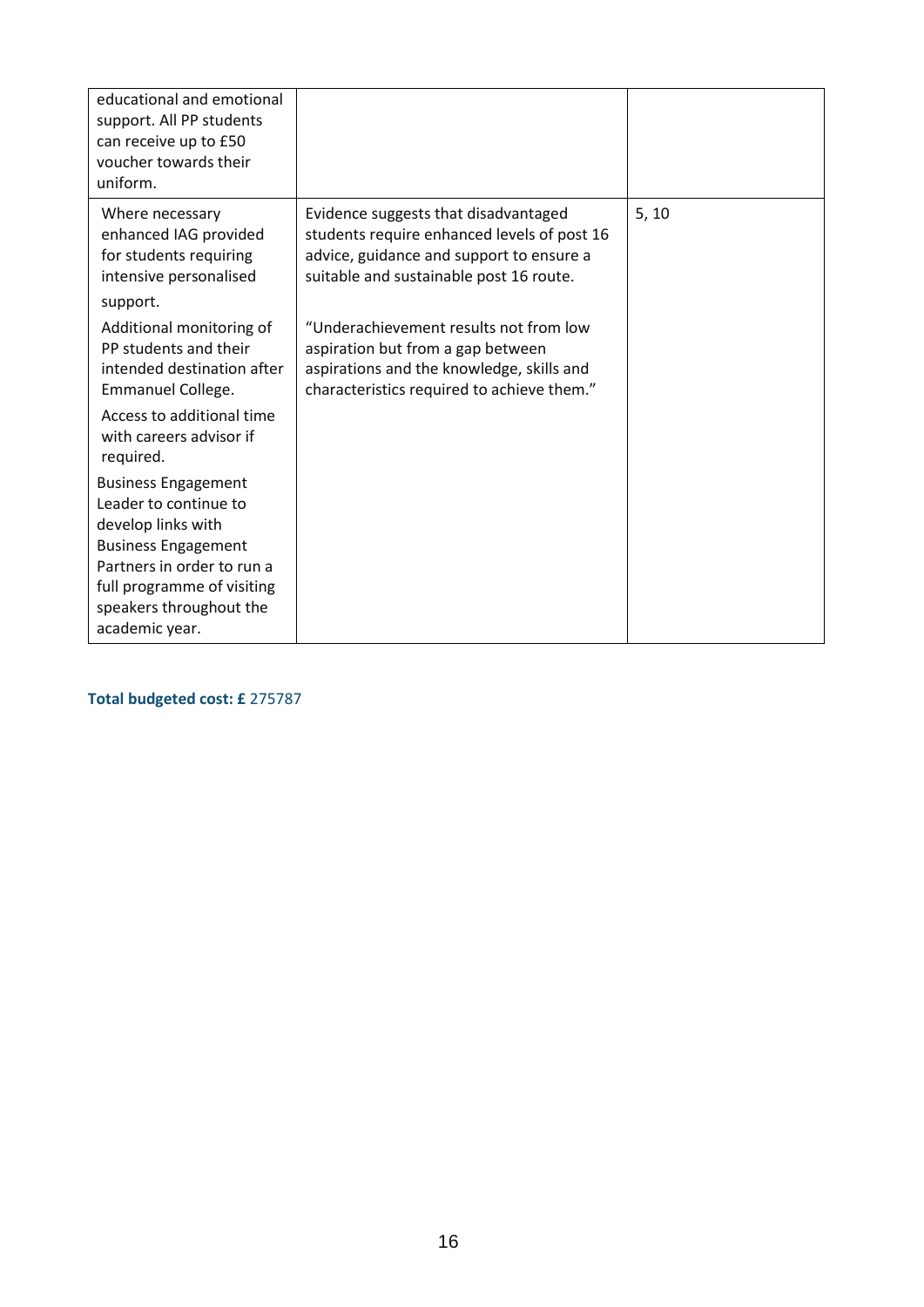### **Part B: Review of outcomes in the previous academic year**

### **Pupil premium strategy outcomes**

This details the impact that our pupil premium activity had on pupils in the 2020 to 2021 academic year.

### 2018-2019

The data identifies that whilst disadvantaged students achieve far better than their peers nationally, some concerns remain.

Emmanuel College has successfully closed the gap between disadvantaged students and their non-disadvantaged peers to an extent; the gap in Progress 8 (P8) has narrowed slightly on previous years (respectively +0.39 and +0.56 in 2017-18 and +0.40 and +0.50 in 2018-19), and disadvantaged students outperform their peers (P8) in maths. This could indicate that measures to 'close the gap' in math's have been working, should be continued and modelled in other subjects. However, there are gaps between disadvantaged students and their non-disadvantaged peers in English, and the progress of high achieving disadvantaged students (by prior attainment) was less than that of middle and low ability disadvantaged students.

### 2020-2021

The COVID-19 pandemic has had significant impact on progress. Data from TAGs highlights that although grades have increased overall, disadvantaged students have not seen the same gains as their non-disadvantaged peers. During academic strategy meetings and curriculum and learning reviews, disadvantaged students are a key focus moving forward. Looking at how subjects support there disadvantaged students in their access to the curriculum, how they structure lessons and coursework to support the narrative in college that all students have the opportunity to succeed no matter their background.

Looking at data, we decided to discontinue using Accelerate Reader as a reading intervention and instead invest in reading intervention porgrammes from Lexonik which support students with a specific decoding need and train staff to deliver reciprocal reading interventions to students needing support with comprehension.

Within college we used a large proportion of the Pupil Premium funding to purchase laptops for those most in need. This was an invaluable part of ensuring our disadvantaged students returned with the ability to engage with learning in the same way as their non-disadvantaged peers in terms of online access.

We are confident that our approach in 2021-22, building on the work from previous years, based on the best available evidence, will have a significant impact on all students' attainment, including disadvantaged students.

### **Externally provided programmes**

Please include the names of any non-DfE programmes that you purchased in the previous academic year. This will help the Department for Education identify which ones are popular in England

| Programme                    | Provider           |
|------------------------------|--------------------|
| ITSlearning online provision | <b>ITSlearning</b> |